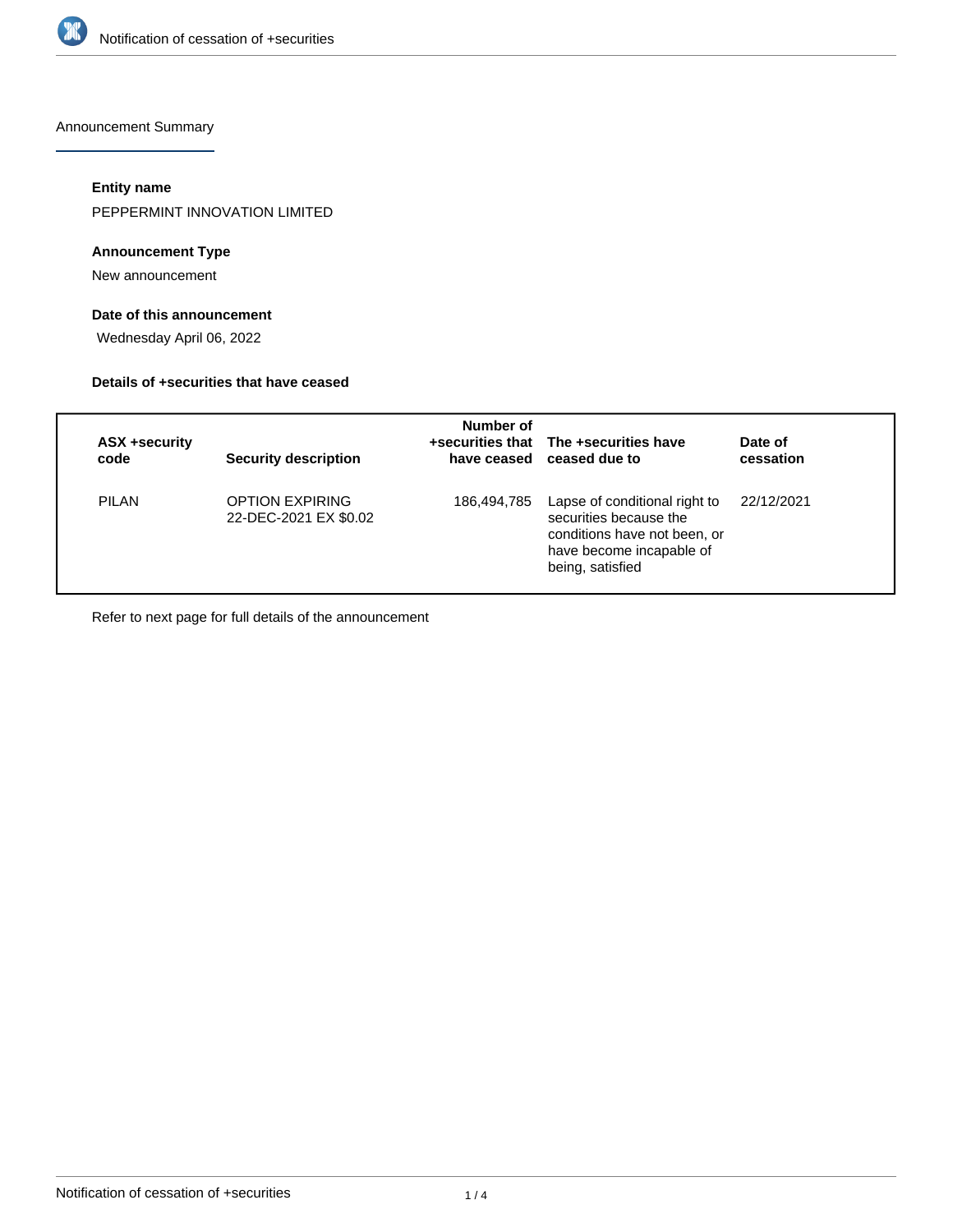

Part 1 - Announcement Details

## **1.1 Name of +Entity**

PEPPERMINT INNOVATION LIMITED

We (the entity named above) provide the following information about our issued capital.

**1.2 Registered Number Type**

ACN

**Registration Number** 125931964

# **1.3 ASX issuer code**

PIL

## **1.4 The announcement is**

New announcement

## **1.5 Date of this announcement**

6/4/2022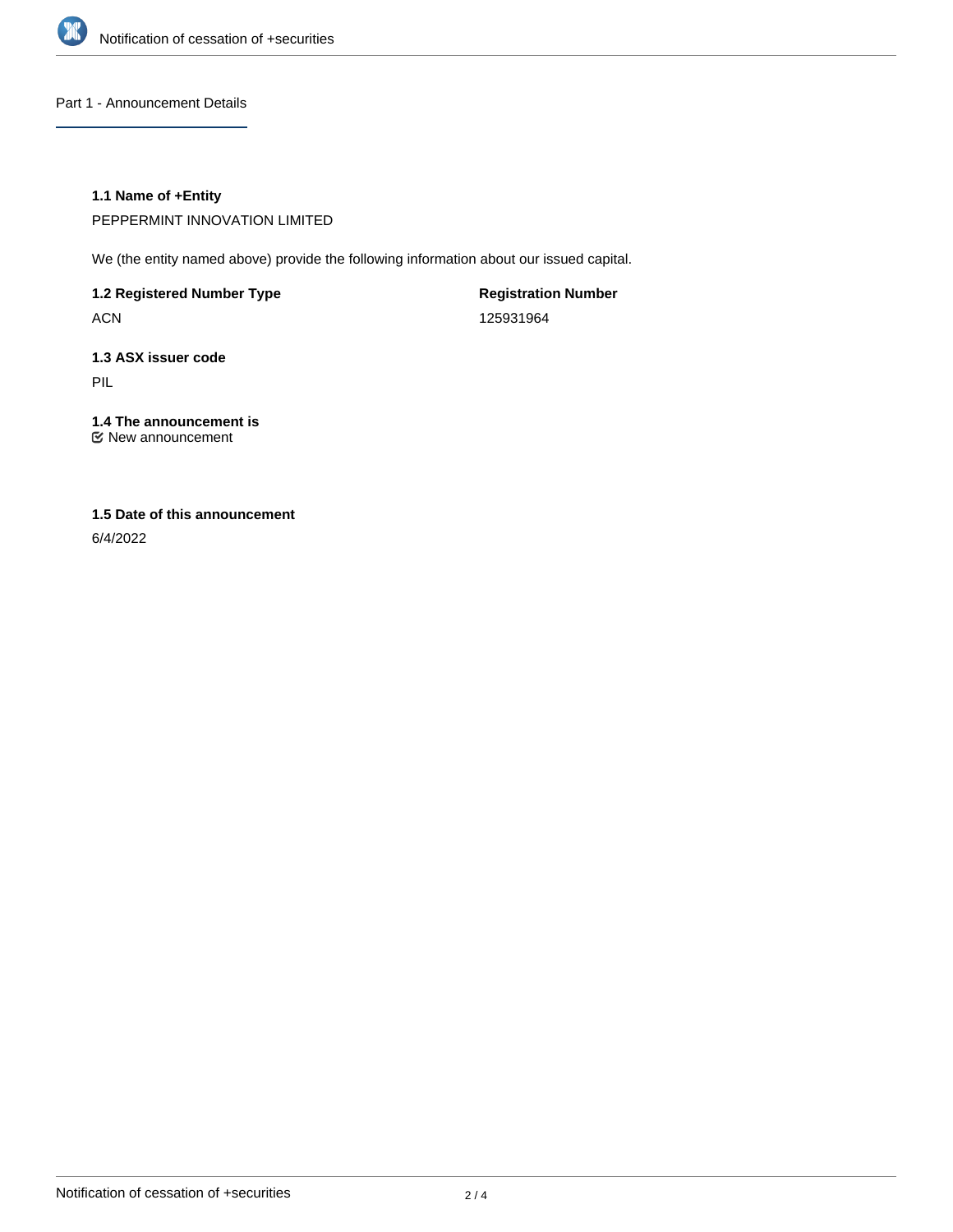

#### Part 2 - Details of +equity securities or +debt securities that have ceased

#### **ASX +Security Code and Description**

PILAN : OPTION EXPIRING 22-DEC-2021 EX \$0.02

## **Unquoted +equity securities that have ceased**

**Number of securities that have ceased**

186,494,785

#### **Reason for cessation**

Lapse of conditional right to securities because the conditions have not been, or have become incapable of being, satisfied

**Is the entity paying any consideration for the cessation?** No

22/12/2021

**Any other information the entity wishes to notify to ASX about the cessation?**